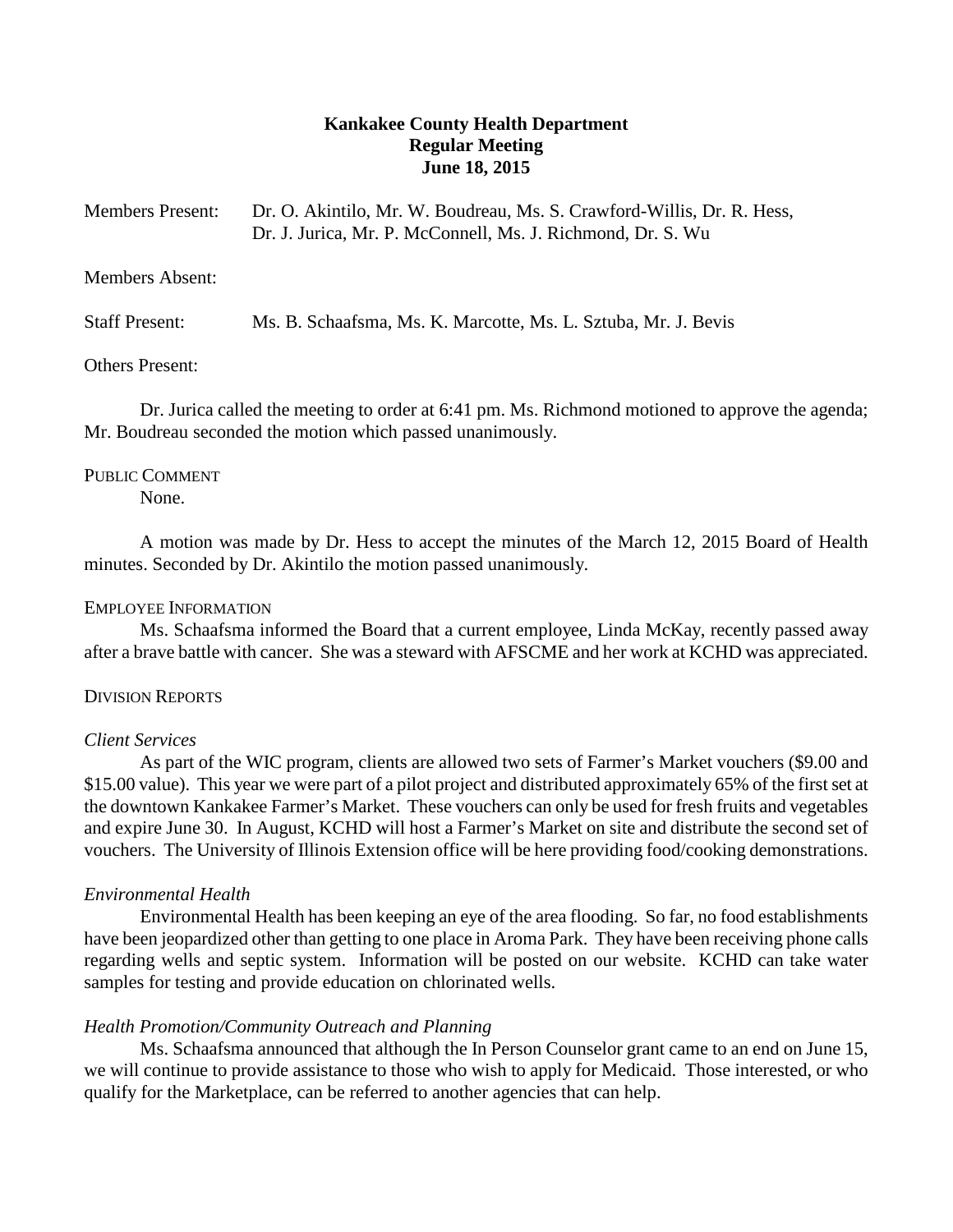The Annual Teen Conference was held May 12 at Olivet Nazarene University where approximately 500 8<sup>th</sup> and 9<sup>th</sup> graders listened to a keynote speaker and attended breakout sessions on a variety of topics.

KCHD received a new federally funded grant (Chronic Disease and School Health or CDASH) from January to June in the amount of \$90,000. We were one of six counties that qualified. Part of this grant will gather data regarding obesity and diabetes and work with schools and hospitals implementing improvements. Because of the late start, it is anticipated that this grant will be auto-renewed for next year and monies will be carried over as a no cost extension. Ms. Schaafsma is looking at filling a Health Education Coordinator position to assist with this grant. The Board asked if the County's hiring freeze would apply to us. The county Board has appointed a Committee of Five to look at the County's fiscal situation. We have not received specific direction.

### ADMINISTRATIVE REPORTS

Ms. Schaafsma explained the county's budget and critical financial status. In part, KCHD does not receive general revenue money but rather a percentage of the property tax as established by a resolution of the County Board in 1985. It is the duty of the County Board to appoint a Board of Health. The members have served well managing the health department in regards to building maintenance, supplies, policies, and employees, etc. The health department has its own budget which is approved by the County Board and cannot be used for another department. Ms. Schaafsma noted that she has never asked the County for additional funding even in hard times. At one time the health department had a three million dollar budget and approximately sixty employees. In 2009 there was a cash flow concern and staff were laid off. We have operated conservatively and in the past have been able to save. If there was an outbreak (IE TB) we would need to utilize reserve monies.

Ms. Schaafsma noted that the other local AFSCME contract in the Circuit Clerk's office was not passed by the County Board in May 2015. They proposed salary increases between 2-2.5% and the County wanted 0% raises. Ms. Schaafsma met with the Committee of Five and pointed out how KCHD is different from other county departments stressing that we pay our share of insurance, rent, audit, maintenance, etc. The County is currently reimbursing KCHD approximately \$60,000 per year for FICA; we will no longer seek this reimbursement. As there was a union negotiation meeting that night, Ms. Schaafsma asked for their support of our AFSCME contract including a 2% raise across four years.

#### *Financial Status*

Ms. Schaafsma presented the March, April, and May 2015 financial reports for approval. At the end of March 2015, 33.3% of the year, we have received 20.36% of the revenue and allocated 31.05% of the expenses. At the end of April 2015, 41.67% of the year, we have received 29.93% of the revenue and allocated 39.10% of the expenses. At the end of May 2015, 50% of the year, we have received 36.23% of the revenue and allocated 49.20 of the expenses. Dr. Hess motioned to approve the financial reports. Seconded by Dr. Akintilo the motion passed unanimously. An accounts receivable report was also presented and discussed. Dr. Wu asked about the ability to pay the bills with a \$300,000 plus deficit. Ms. Schaafsma replied that there is cash on hand in the checking account. There is a concern for the decreased grant funding. The IBCCP grant was reduced as there isn't as much of a need due to the Affordable Care Act. The Client Care Advocate in that program is now filling the vacant CSR position four days a week. WIC funding was reduced due to a decrease in caseload. This is a problem statewide because of ease in receiving food stamps. An initiative is in place to increase caseload. Environmental fees (food licenses, septic permits, etc) haven't been raised in twelve years. John is getting data comparing collar counties. Applications have been submitted for most grants and some contracts have been sent back. We have not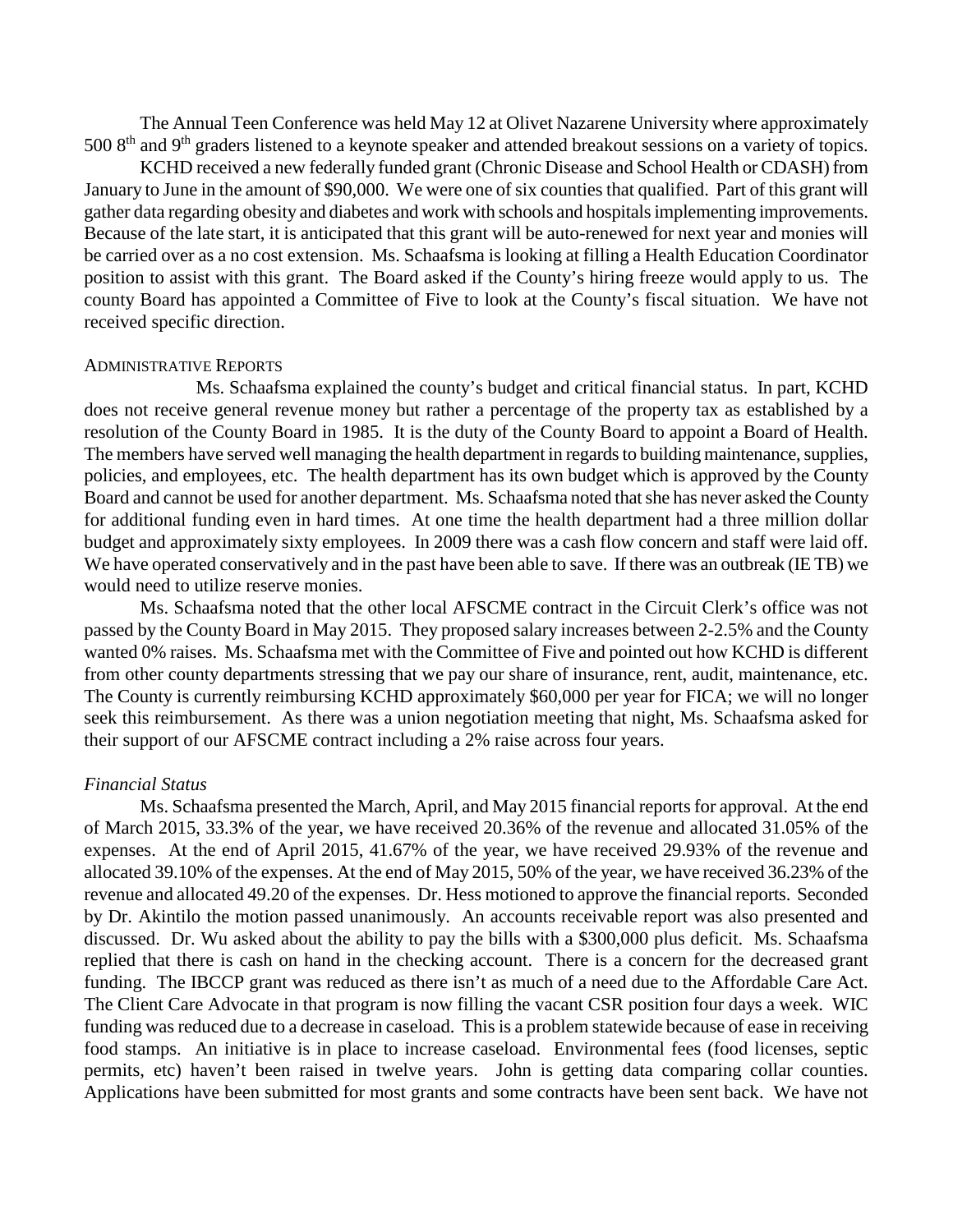received any executed contracts that should start July 1, 2015.

Ms. Schaafsma presented the 2014 Fiscal Audit completed by Smith, Koelling, Dykstra and Ohm, PC for approval. There were no transactions of significant concern. KCHD has been operating conservatively and there are no issues with our financial position. Mr. Boudreau motioned to accept the 2014 Fiscal Audit as presented. Dr. Wu seconded the motion which passed unanimously.

Ms. Schaafsma will be working on the FY16 budget. Revenue appears to be down approximately \$200,000. The goal is to have a balanced budget by decreasing expenses. An effort is made to cover salaries as much as possible through grant funding. There have been a few staff retire/leave whose positions were not filled. Travel has been reduced by utilizing webinars and phone conferences.

### OLD BUSINESS

Work is in progress to complete the IPLAN with community partners. A meeting is scheduled for June 29, 2014 to present the data/assessments and establish the top priorities for our county. The hospitals complete an assessment every three years to identify their role in the community; ours is due every five years and needs to be submitted in 2016.

Ms. Schaafsma has been working with local sheriff deputies to provide Narcan training. The City of Kankakee police is also interested. The price of Narcan has nearly tripled. According to the County's Coroner, heroin overdoses have become an epidemic problem. And although Narcan may save a life, we need to find a solution to the problem. Oftentimes, a heroin addiction starts with an abuse of opiate pain killers.

### NEW BUSINESS

Ms. Schaafsma noted that to help with revenue and due to the changes with the Affordable Care Act we have been working on getting credentialed as a provider with private insurance companies, as well as, many of the Medicaid managed care organizations. As a health department, we don't fit the traditional mold and IPHA has been working with a third party (CDP) to facilitate this process. CDP also has a computer application that can create an electronic medical record and submit medical claims to insurances/Medicaid/Medicare. Grant money (\$3,000) is available through IDPH to cover some of the implementation/training costs. Their fee is 10% of the successful claims that are processed. There is also a licensing fee per user based on their level of access. Ms. Schaafsma asked for the Board's approval with an approximate cost of \$1,700/\$900 per month for licensing and fees, respectively. Recently the fee schedule for clinical services was updated to reflect maximize reimbursement. A sliding scale was also established to help those who are under/un-insured. The Vaccine for Children program is still available for those who qualify. Board members had several questions regarding denied claims, length of the contract, and the ability/cost to obtain the client data if we choose to use another program in the future. Mr. McConnell motioned to approve the contract with CDP/ezEMRx as long as these questions could be answered favorably. Ms. Crawford-Willis seconded the motion which passed unanimously.

Ms. Schaafsma stated that after six months of union negotiations, she has a tentative agreement to present for Board approval. Major changes in the contract include a 2% raise each year, three hour minimum for work on Saturday/Sunday, additional personal day, closed Christmas Eve instead of ½ day on Christmas Eve/New Year's Eve, and additional vacation time at seven instead of eight years, among a few minor changes. It is a four year contract with AFSMCE effective December 1, 2014. Dr. Jurica, who was a member of the negotiating committee, commented that these changes all cost money and may not be unreasonable but something to watch in the future. He noted that Ms. Schaafsma and her staff should be commended. Attorney, Mr. McElroy, from the State's Attorney' office was retained as legal counsel. Ms.